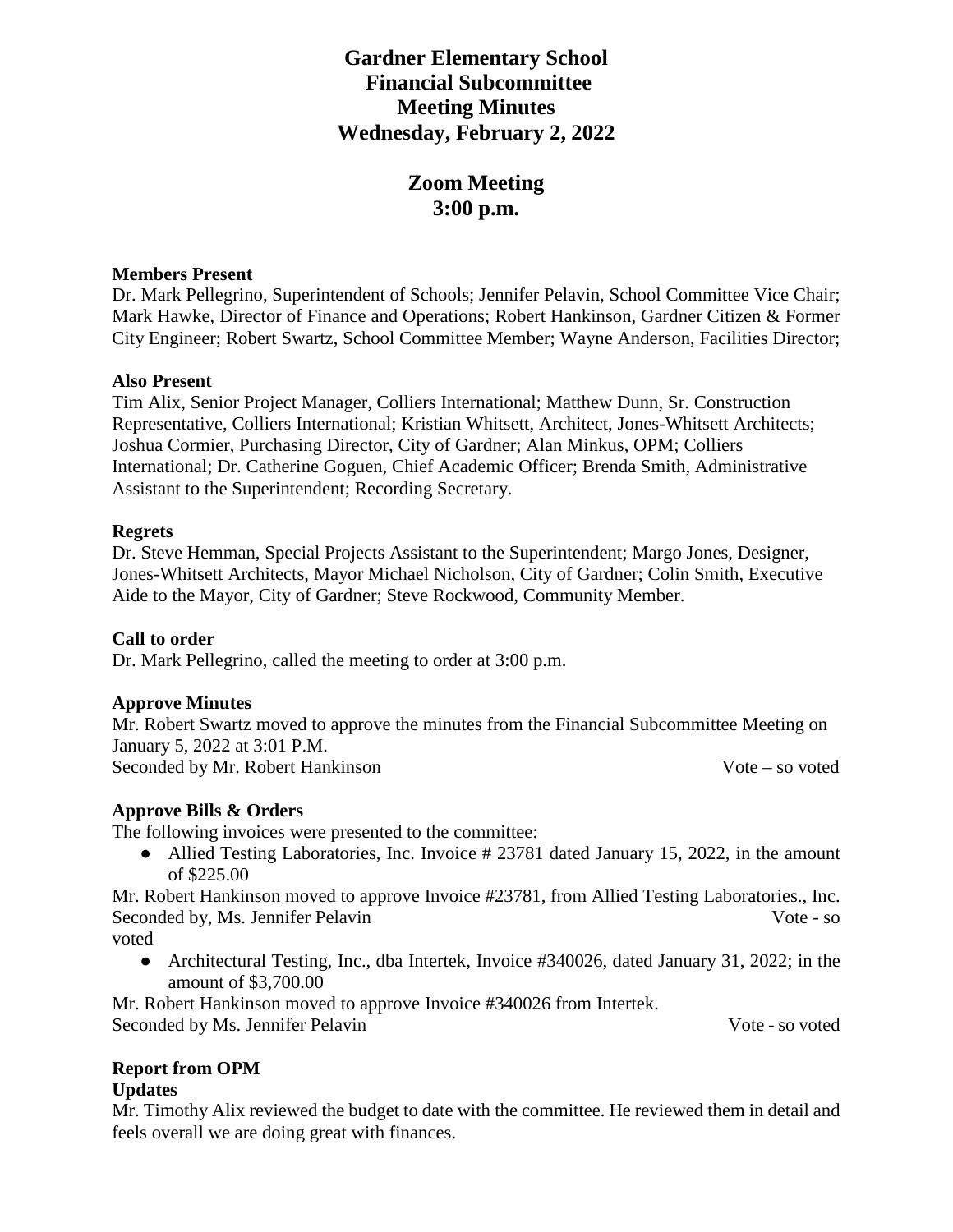Mr. Alix updated the situation with pouring the concrete at the loading dock area, with warm weather this week we will get that done as its required to get permanent power and the transformer in.

#### **Change Orders to date:**

- Change Order 1- \$222,206.07 was approved 3.17.2021
- Change Order 2 \$54,350.00 was approved 4.7.2021
- Change Order 3 \$81,982.23 was approved 5.19 2021
- Change Order  $4 $83,955.56$  was approved  $6.2.2021$
- Change Order 5 \$81,046.34 was approved 7.21.2021
- Change Order 6 \$61,332.67 was approved 8.4.2021
- Change Order 7 \$65,002.00 was approved 9.1.2021
- Change Order 8 \$133,047.02 was approved 9.15.2021
- Change Order 9 \$120,300.04 was approved 10.6.2021
- Change Order 10 \$83,985.00 was approved 11.17.2021
- Change Order  $11 $297,156.00$  was approved  $12.1.21$
- Change Order 12 \$99,701.46 was approved 1.5.2022
- Change Order 13 \$93,616.00 for approval 2.2.2022

Mr. Kristian Whitsett, Architect, reviewed Change Order #13 with the committee.

#### **Summary of Requests -**

|          | o CO#108 Stain to Wood paneling                         | \$4,836.00   |
|----------|---------------------------------------------------------|--------------|
| $\circ$  | CO#142.1 Change Wireless Access Devices (Not to Exceed) | \$42,317.00  |
| $\circ$  | CO#200 Blocking and Power for 2 TV's and Lights         | \$4,234.00   |
| $\circ$  | CO#202 Plumbing Fixtures in C104                        | 391.00<br>£. |
| $\Omega$ | CO#206 Chase wall in Mechanical Room                    | \$1,707.00   |
|          | CO#212 Solar Film                                       | \$15,754.00  |
| $\circ$  | CO#213 Glass Folding Partition Support (Not to Exceed)  | \$18,747.00  |
|          | <b>CO#214 Credit for T-State Locations</b>              | 885.00       |
|          | CO#220 Deck Oven Price Increase (Not to Exceed)         | \$9,929.00   |
|          |                                                         |              |

**TOTAL \$93,616.00**

Ms. Jennifer Pelavin motioned to recommend approval of Change Order #13 in the amount of \$93,616.00 Seconded by Mr. Robert Swartz Vote – so voted

#### **Report from Architects**

Mr. Whitsett reported the situation with the windows is still ongoing, hoping to have better answers by next week after further testing.

#### **New Business**

Mr. Hawke made note the Meeting on the Art Wall is coming up, we will have more to discuss at the next meeting.

Dr. Catherine Goguen updated the committee in regards to the shelving and library books in the Media Center. We met with the Architects to review the needs on shelving and books. My meeting with Follett Company proposed/showed the library books needed per student to meet minimum guidelines. Going with the guidelines we will need about \$125,000.00.

Mr. Robert Hankinson motioned to recommend approval of books and shelving in the Library Media Center not to exceed the amount of \$125,000.00 Seconded by Ms. Jennifer Pelavin Vote – so voted